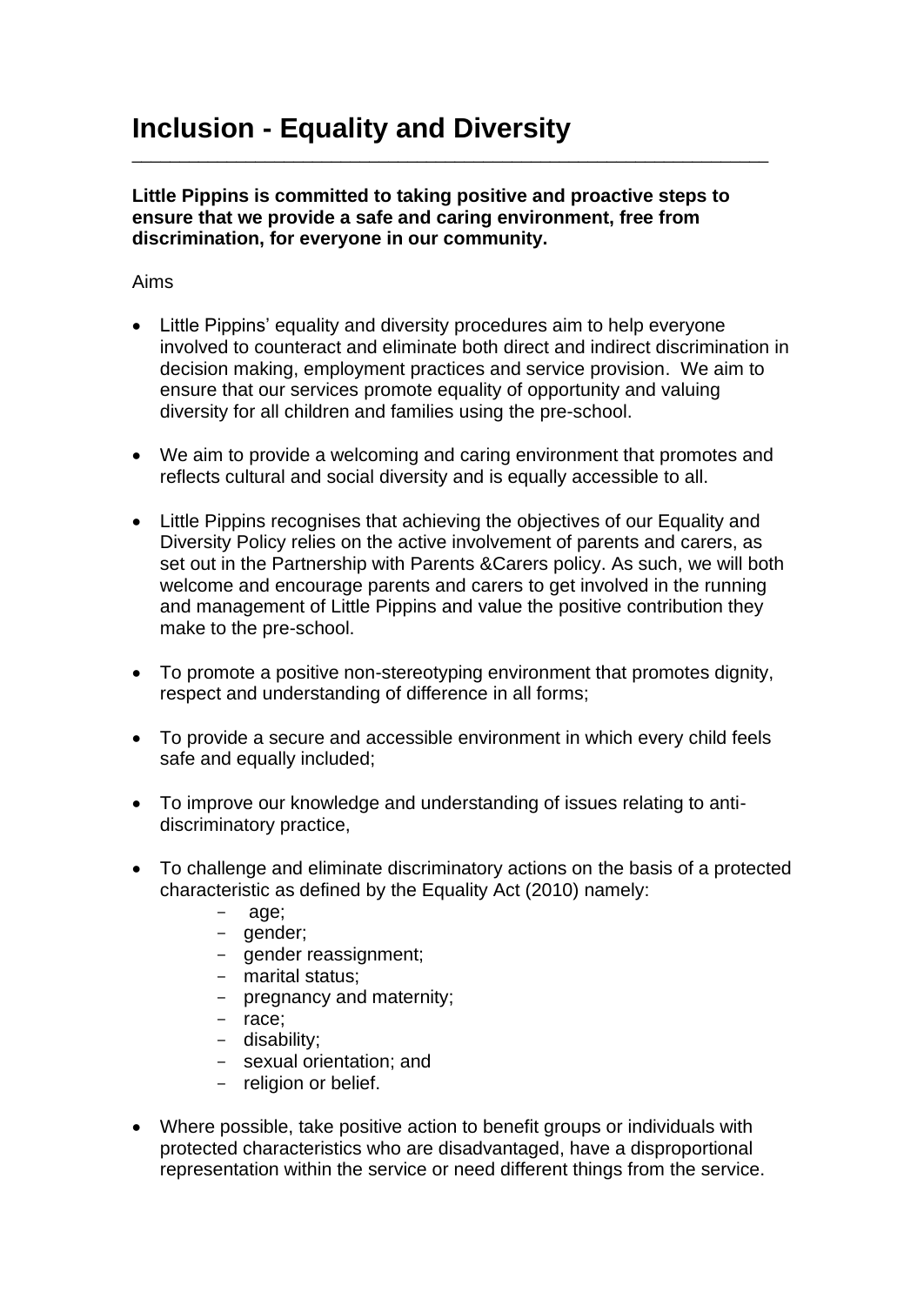• Little Pippins will endeavour to facilitate regular opportunities for consultation with parents/carers about the service that we provide, as a means of monitoring the effectiveness of the Equality and Diversity Policy.

To realise Little Pippins' objective of creating an environment free from discrimination and welcoming to all, we have the following procedures:

## Admissions

- We ensure that our services are open and accessible to all parents/carers and children in the local community.
- We reflect the diversity of members of our community in our publicity and promotional materials and advertise our pre-school widely
- We do not discriminate against a child or their family in our service provision, including preventing their entry to the pre-school based on a protected characteristic as defined by the Equality Act (2010).
- We advertise our service widely.
- We provide information in clear, concise language, whether in spoken or written form and provide information in other languages (wherever possible).
- We reflect the diversity of our community and wider society in our publicity and promotional materials.
- We treat all children and their parents/carers with equal concern and value.
- We make reasonable adjustments to ensure that disabled children can participate successfully in the services and in the curriculum offered by the setting.
- We ensure, wherever possible, that we have a balanced intake of boys and girls in the setting.
- We offer a flexible payment system for families experiencing financial difficulties and offer information regarding sources of financial support.
- We act against any discriminatory, prejudicial, harassing or victimising behaviour by staff, volunteers or parents.
- We will not tolerate behaviour from an adult who demonstrates dislike or prejudice towards individuals who are perceived to be from another country (xenophobia)

Little Pippins makes every effort to ensure that all parents/carers have an equal opportunity to attend management meetings, parent/carer consultation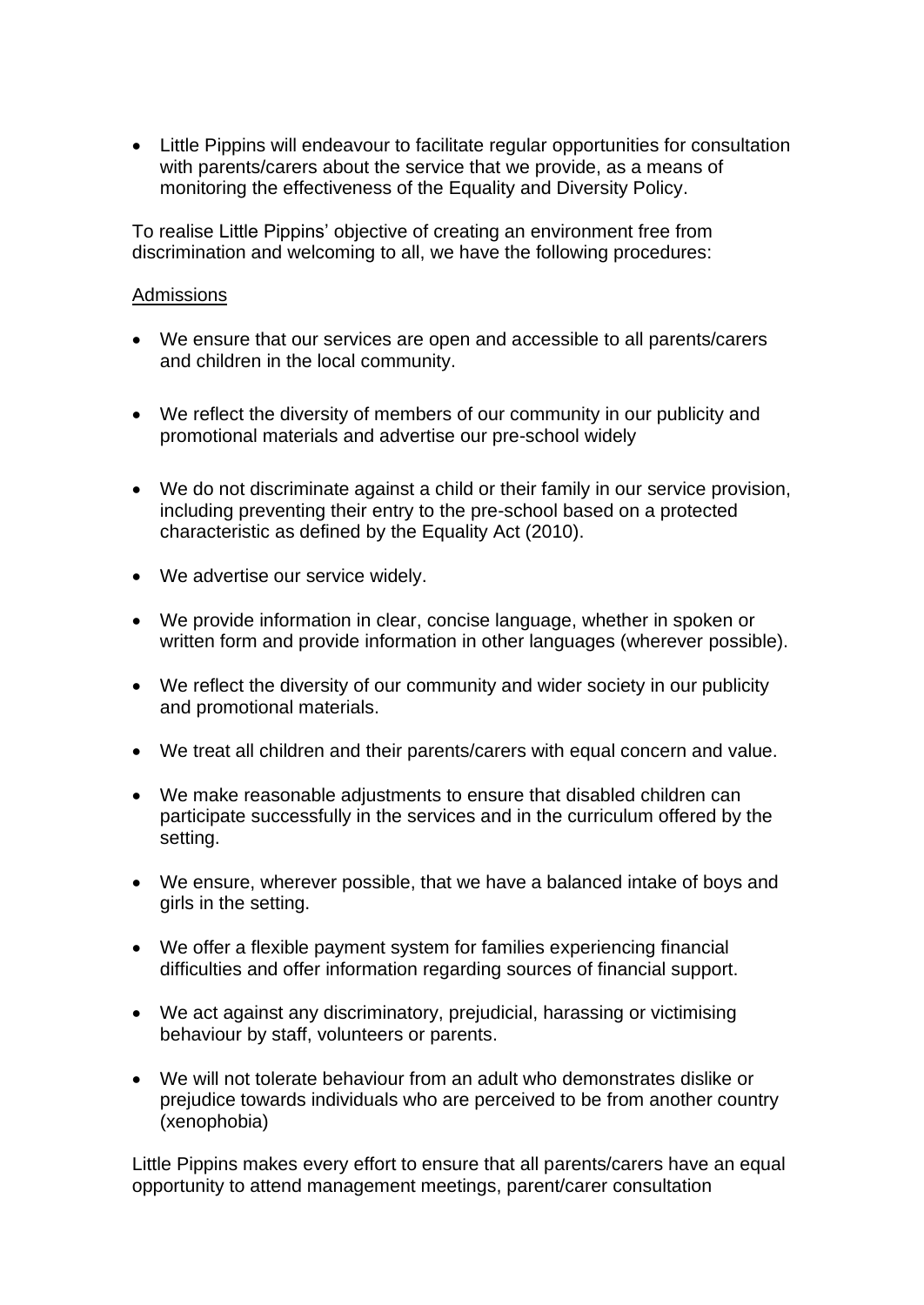evenings or any other event relevant to them by advertising time, place and conduct of meetings at the earliest opportunity and in a variety of ways including, written, verbal and, if possible, translated

## **Activities**

- We offer a curriculum that encourages children to develop positive attitudes about themselves as well as about people who are different from themselves. It encourages development of confidence and self-esteem, empathy, critical thinking and reflection.
- We have regard for promoting understanding, respect and awareness of diversity and equal opportunities issues in planning and implementing the programme of activities.
- We help all children to celebrate and express their cultural and religious identity and develop positive attitudes about themselves as well as about people who are different from themselves by providing a wide range of appropriate resources and activities
- Little Pippins aims to provide positive non-stereotyping information and role model behaviour about gender roles, diverse ethnic and cultural groups and people with disabilities.
- We positively reflect the widest possible range of communities in the choice of resources and avoid stereotypes or derogatory images in the selection of books and other visual materials.
- We endeavour to create an environment of mutual respect and tolerance and help children to understand that discriminatory behaviour and remarks are hurtful and unacceptable.
- We will challenge and take action against any offensive or discriminatory behaviour, language or attitudes with regards to race, colour, ethnicity, nationality, social background, religion, culture, gender, language, sexual orientation, disability and age.
- We ensure that the activities offered are inclusive of all children.
- We work in partnership with parents/carers to ensure that the medical, cultural and dietary needs of children are met.
- We encourage children to contribute stories of their everyday life.
- We ensure that children learning English as an additional language have full access to the curriculum and are supported in their learning.
- For families who speak languages in addition to English, we will develop means to encourage their full inclusion.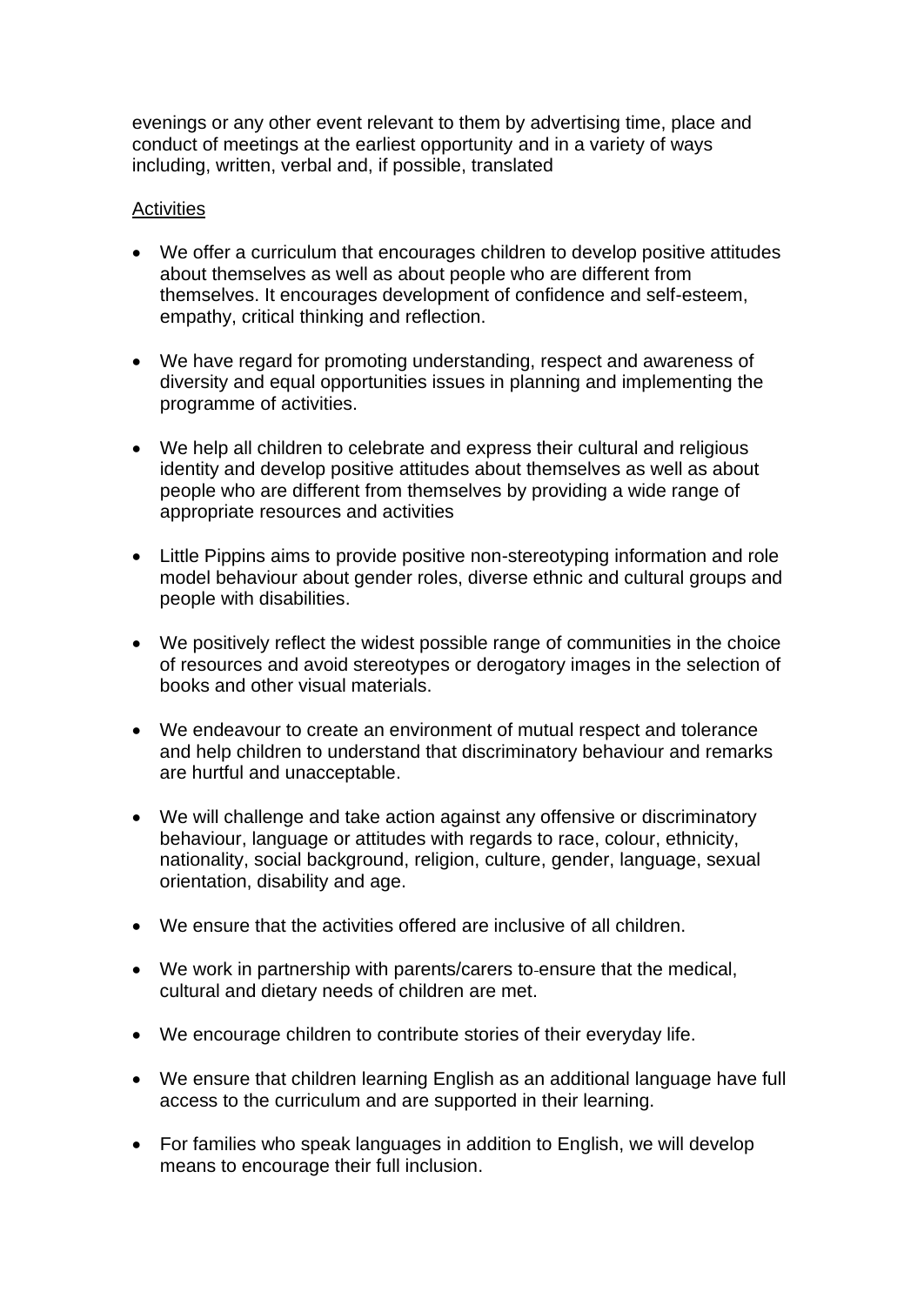- We encourage mothers, fathers and other carers to take part in the life of the setting and to contribute fully.
- We ensure that disabled children with and without special educational needs are fully supported
- We ensure that children speaking languages other than English are supported in the maintenance and development of their home languages
- We help children to learn about a range of food, and of cultural approaches to mealtimes and eating, and to respect the differences among them.
- We encourage and support staff to act as positive role models to children by displaying and promoting tolerant and respectful behaviour, language and attitudes and we challenge and take action against any discriminatory incident, according to the provisions set out in the Staffing Policy and the Behaviour Management Policy.

## Employment and staffing

- We ensure that the Little Pippins' recruitment policies and procedures are open, fair and non-discriminatory and all applicants are judges against explicit and fair criteria
- We endeavour to recruit a staff team that reflects the make-up of the local community.
- The applicant who best meets the criteria is offered the post, subject to references and suitability checks. This ensures fairness in the selection process.
- All our job descriptions include a commitment to promoting equality and recognising and respecting diversity as part of their specifications.
- We monitor our application process to ensure that it is fair and accessible
- We ensure that all members of staff are aware of, and understand, this Equality and Diversity policy.
- We seek out training opportunities for staff and volunteers to enable them to develop anti-discriminatory and inclusive practices, which enable all children to flourish.
- We take action against any member of staff found to be acting, or have been acting, in a discriminatory way, according to the provisions of the Staff Disciplinary Procedures.

## Meetings